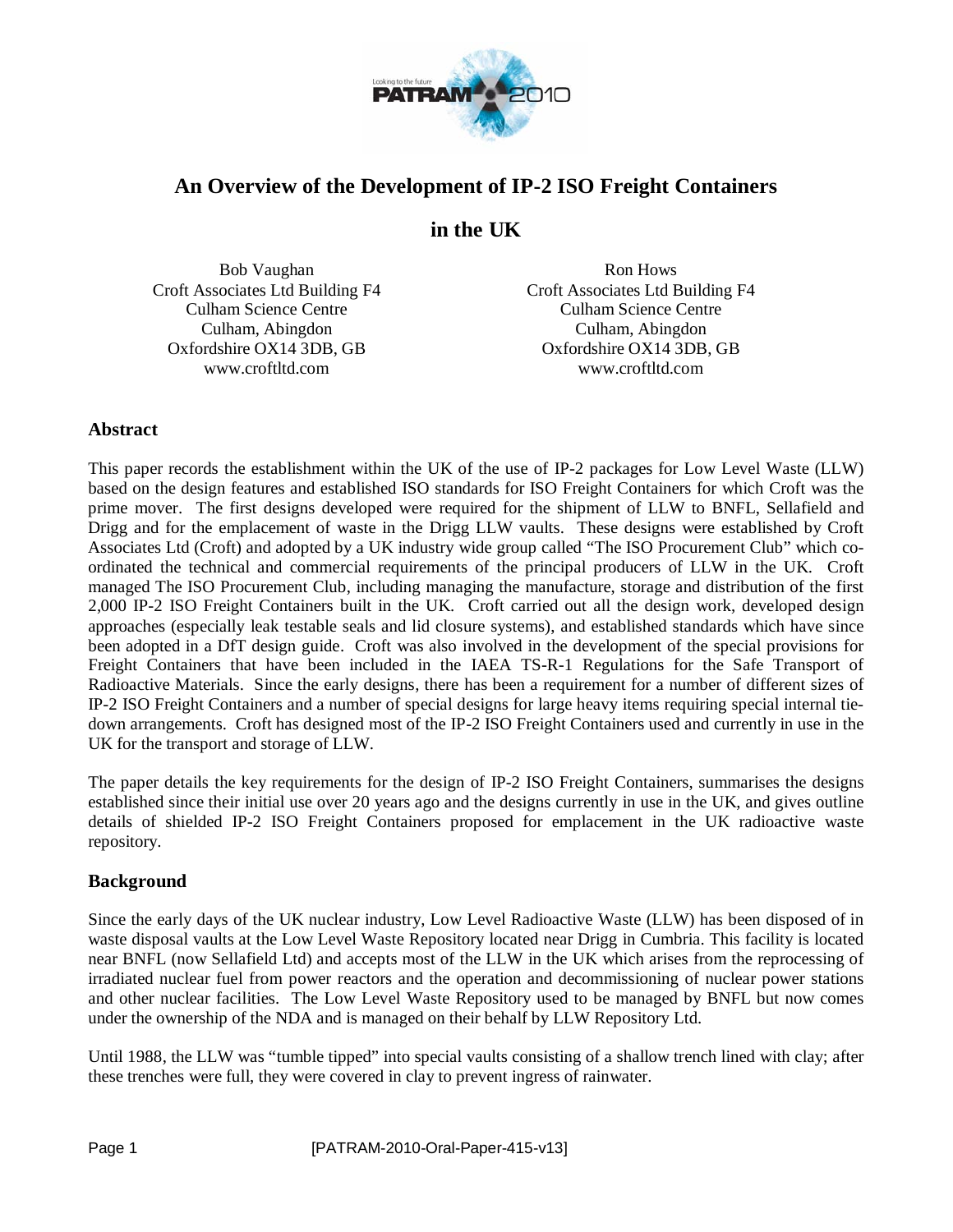

In 1987 BNFL decided to improve the efficiency of the disposal area available and to improve the long term environmental safety associated with the trenches. This was achieved by the introduction of a number of measures which included: using concrete lined vaults; packaging waste in primary disposal containers, and presorting of waste to reduce waste volumes.

The packaging (primary disposal containers) proposed by BNFL originally were 200 litre drums in 12 pack stillages ( $3x2x2$  high array) and steel boxes with volumes of  $4.5m<sup>3</sup>$  and  $9m<sup>3</sup>$ . As an alternative Croft Associates proposed the use of special IP-2 ISO Freight Containers of volume  $17 \text{ m}^3$  and  $37 \text{ m}^3$  - these being the Half Height IP-2 ISO Freight Container (2.4m wide, 6m long and 1.2m high) and the Full Height IP-2 ISO Freight Container (2.4m wide, 6m long and 2.6m high). These special IP-2 ISO Freight Containers were manufactured using conventional freight container technologies, but modified to provide improved containment (not required in the conventional freight container industry), to meet the requirements for an IP-2 package. Croft had outlined the designs for these containers and cost estimates had shown that there would be substantial savings by using these special IP-2 ISO Freight Containers instead of using the much smaller containers proposed by BNFL.

The CEGB (now mainly reformed as British Energy and Magnox), who were major shippers of LLW from their power stations to Low Level Waste Repository, were very interested in Croft's proposals. Principally, the approach proposed by Croft offered significant cost savings in LLW disposal, and Croft and the CEGB worked together to get acceptance of the Croft special IP-2 ISO Freight Containers by BNFL for disposal of LLW at the Low Level Waste Repository near Drigg.

Croft gained acceptance from the UK Competent Authority of the design principles and the approaches proposed to demonstrate compliance with the IAEA Transport Regulations relevant at that time: these are further explained later in this paper.

BNFL issued, after due consideration, an approval for use of these special IP-2 ISO Freight Containers by the CEGB and other waste producers, and in due course the Croft Half Height and Full Height IP-2 ISO Freight Containers were adopted as the *de facto* standard containers for disposal of LLW, including BNFL's own LLW, at the Low Level Waste Repository at Drigg. BNFL went on to improve the efficiency of waste disposal by the introduction of supercompaction for some of the wastes (i.e. compactable wastes) designated for disposal in the Half Height IP-2 ISO Freight Containers.

At the end of 1987, Croft had designed, tested and manufactured the first batches of 100 Full Height IP-2 ISO Freight Containers (design # 2894) and 100 Half Height IP-2 ISO Freight Containers (design # 2895) for use by the principle waste producers in the UK nuclear industry. These were supplied to the UK nuclear industry in early 1988 – this was effected through a UK nuclear industry group which became known as "The ISO Procurement Club" which is further explained later in this paper.

## **Transport Regulations for IP-2 ISO Freight Containers**

In 1987 when the use of freight containers for the transport and disposal of LLW was introduced, either the 1973 Revised Edition (As amended) or the 1985 Edition of the IAEA Transport Regulations could be used in the UK. Under the 1973 Edition of the Transport Regulations, LLW was generally classified as Low Specific Activity (LSA) material which required packaging in an "industrial package". For this packaging standard the requirements were minimal and easily satisfied and did not include any testing or specified containment criteria. For LLW of a higher activity level classified as Low Level Solids (LLS) the packaging standard was a Strong Industrial Package for which retention of contents following performance tests was required.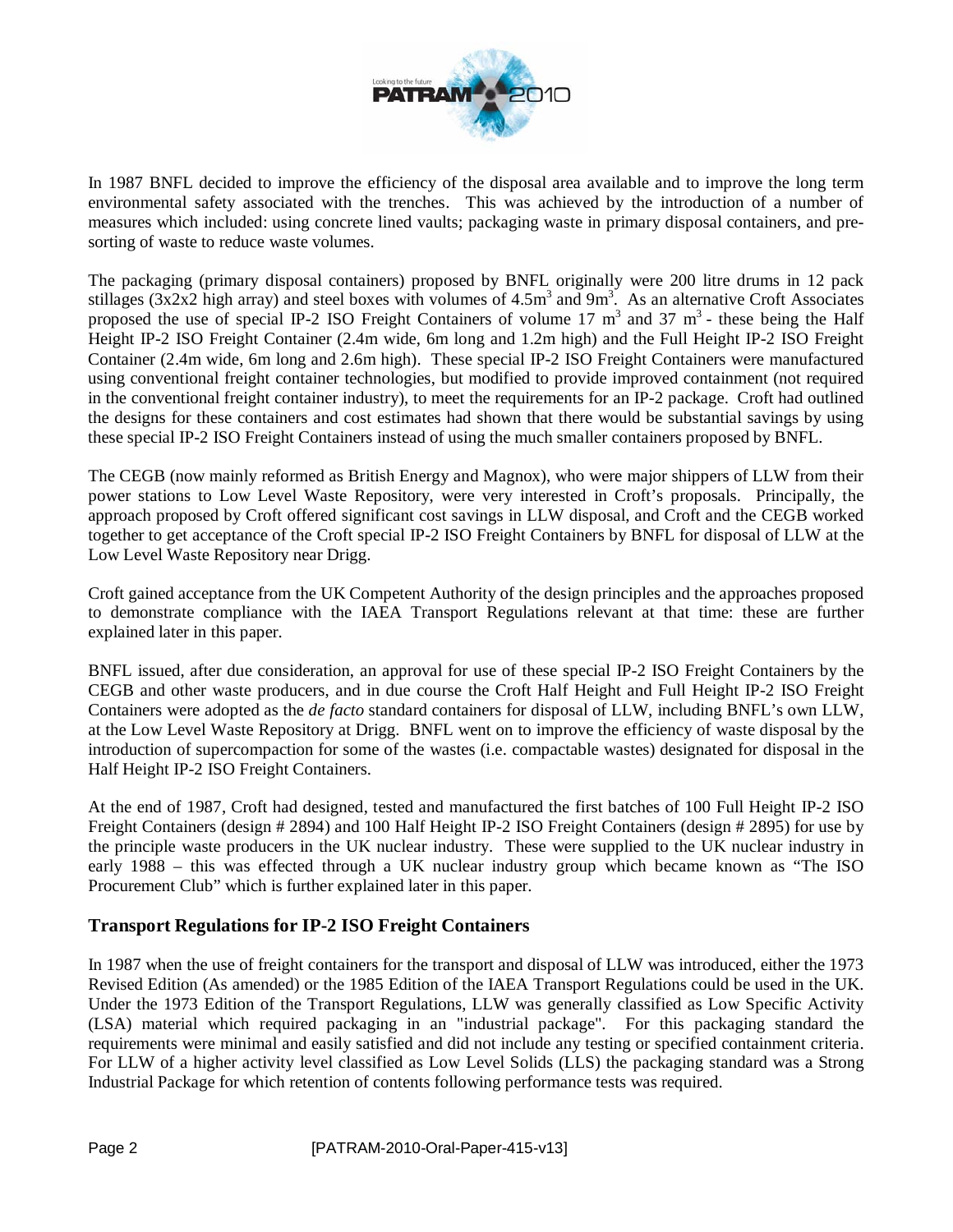

In the 1985 Edition of the IAEA Transport Regulations, a performance standard was introduced for LLW classified as Low Specific Activity (LSA) material or as Surface Contaminated Objects (SCO); the requirement added was that there be no loss or dispersal of the radioactive contents and no loss of shielding under routine and normal conditions of transport.

The 1990 Amendment to the IAEA Transport Regulations clarified the requirements for IP-2 ISO Freight Containers (in para 523) as below – these are the same as specified in the current IAEA Transport Regulations (Ref 1).

- i) Packages must meet the general requirements for all packagings and packages.
- ii) Packages must conform to the requirements prescribed in the International Standard ISO 1496/1-1978 (Ref 2).
- iii) When subject to the tests in ISO 1496/1-1978, packages must prevent:
	- a) The loss or dispersal of the radioactive contents; and
	- b) The loss of shielding integrity which would result in more than a 20% increase in the radiation level at any external surface of the package.

Details of the development of the regulatory situation are given in more detail in a PATRAM 1992 paper by Janicki and Vaughan (Ref 3).

The objective of the containment standard of "no loss or dispersal", which has never been defined quantitatively in the regulations, is to ensure that under normal conditions of transport the radioactive contents of the package cannot escape in sufficient quantities to create a radiological hazard.

The containment standard adopted for IP-2 ISO Freight Containers in the UK following a test program and consultations with the Competent Authority (DoT), is that containment be verified at the appropriate stages by a gas leak test with a pass criteria as follows.

| Containment body | 0.1 bar cm <sup>3</sup> s <sup>1</sup> SLR (Ref 4) (individual leaks detected) |
|------------------|--------------------------------------------------------------------------------|
| Closure Seals    | 1.0 bar cm <sup>3</sup> s <sup>1</sup> SLR (Ref 4) (gross leaks detected)      |

The UK Competent Authority issued a guide to the approval of IP-2 ISO Freight Containers as Type IP-2 and Type IP-3 Packages in 1999 which was reissued as the current document in 2005 (Ref 5).

## **Design Parameters for IP-2 ISO Freight Containers**

Croft developed the following generic design specification for IP-2 ISO Freight Containers; this covers the key requirements necessary to meet the regulatory requirements and interpretations developed in consultation with the Competent Authority and the UK nuclear industry.

- The container be designed to meet the design and test requirements of ISO 1496/1-1978.
- The containment fabricated in steel and be of a continuously seal welded construction with externally accessible seal welds.
- For end opening containers, the closure be in the form of a single door as the usual double doors in ISO Freight Containers cannot not be shown to provide adequate containment of particulate contents.
- For top opening containers, the closure be in the form of a removable lid.
- The closure (eg lid or door) be fabricated from steel and be of a continuous seal welded construction.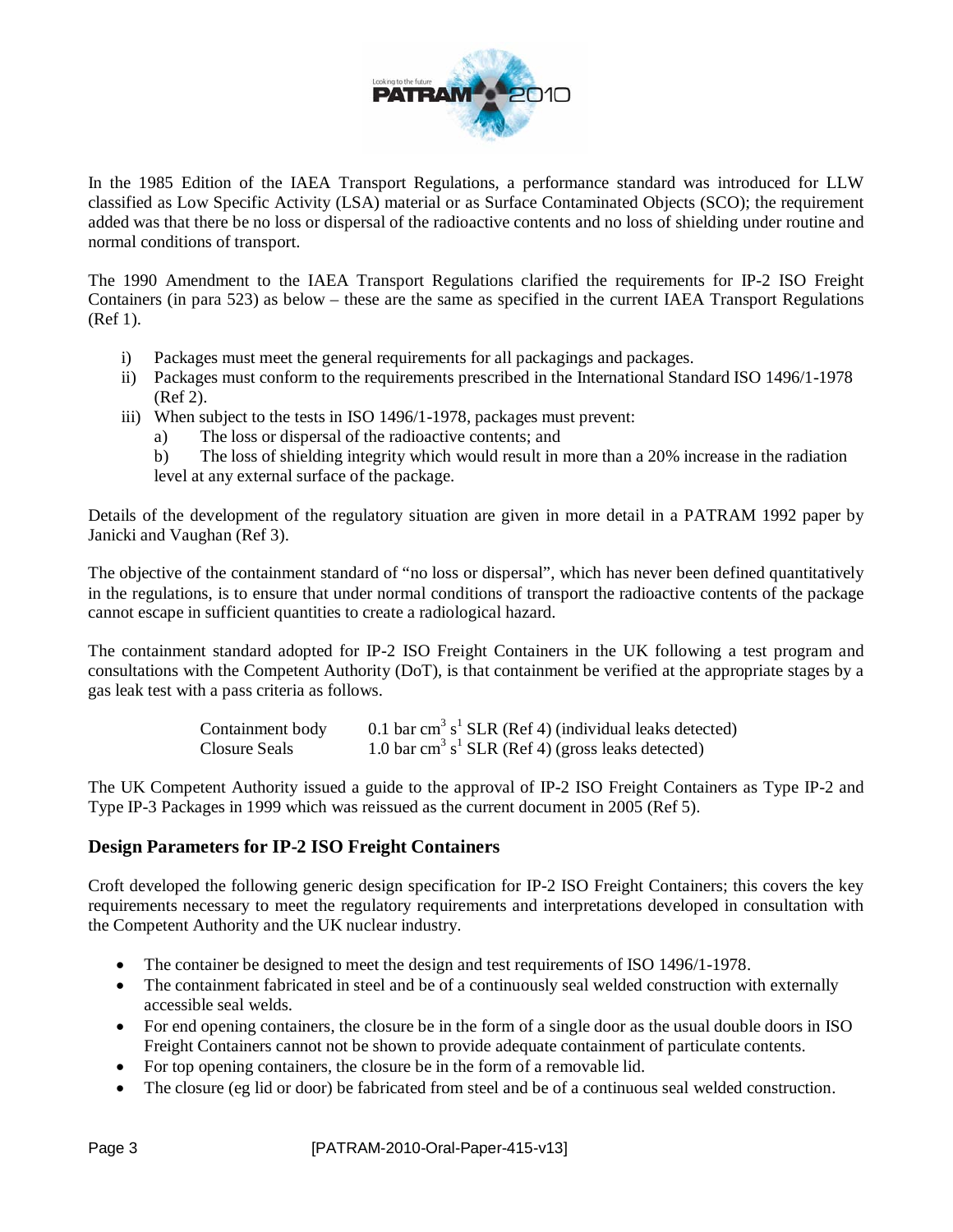

- Elastomeric seals be used in the containment vessel closure system.
- The closure seal be designed to be leak testable: such as use of double seals with an interspace and leak testing by the gas pressure drop method.
- The containment vessel (including lid or door) be leak testable: such as by soap bubble method.
- For design verification, the containment standard for the containment vessel and seals be tested before and after the ISO tests (ISO 1496/1 testing). The containment standard of the closure seals should be verified during the ISO racking tests.
- For reusable containers, the containment standard of the seals be verified annually.
- Tie-down arrangements be provided for the contents.
- HEPA filtered vents be provided when necessary to ensure equalisation of changes in pressure due to changes in ambient temperature and pressure.

### **The ISO Procurement Club**

The ISO Procurement Club (The Club) was a UK nuclear industry wide group formed specifically to co-ordinate the needs of the UK nuclear industry for IP-2 ISO Freight Containers for LLW - The Club coordinated the commercial requirements of the principal producers of LLW in the UK. The first meeting of The Club was held in Bankside Power Station (now the Tate Modern) on Christmas Eve 1987 and resulted in The Club dividing up the 200 containers which Croft had manufactured, between its members. At this meeting an informal agreement was made for future operation of The Club. The Club held monthly meetings for five years with rotating chairmanship by Club members with Croft providing the secretariat. At The Club's monthly meetings, decisions were taken on technical and commercial requirements: this included managing the development of new designs and determining optimal procurement by bulk purchase for the containers through Croft. New designs were introduced which were based on the Croft original designs with only minor design improvements as agreed by Croft. The design ownership was agreed to be Croft and all members of The Club – this was deemed to be equitable as all members contributed to the cost of new design work and Croft contributed the original designs. In 1995, by which time BNFL had developed its supercompaction plant at Sellafield and had further developed its methodology for efficient use of Drigg, BNFL declared that they would become the supplier to The Club members and it was agreed that The Club was no longer needed and it ceased its activities.

During the operation of The Club, Croft had managed all design changes and managed the manufacture, storage and distribution of over 2,000 IP-2 ISO Freight Containers, all of which were built in the UK. After dissolution of The Club, Croft continued to provide design services in the development of IP-2 ISO Freight Containers to BNFL and continues to provide design services for new design IP-2 ISO Freight Containers to LLWR.

#### **IP-2 ISO Freight Container designs**

#### Early Croft designs

The early designs of special IP-2 ISO Freight Containers developed by Croft (Design # 2894, # 2895, # 2896 and # 2899) are shown in Figures 1, 2, 3 and 4 respectively. In producing these designs, Croft developed novel container body designs and novel closure and sealing systems which have been used with little variation for all the IP-2 ISO Freight Containers developed by Croft – which is nearly all the IP-2 ISO Freight Containers used and in use in the UK for the transport and disposal of LLW.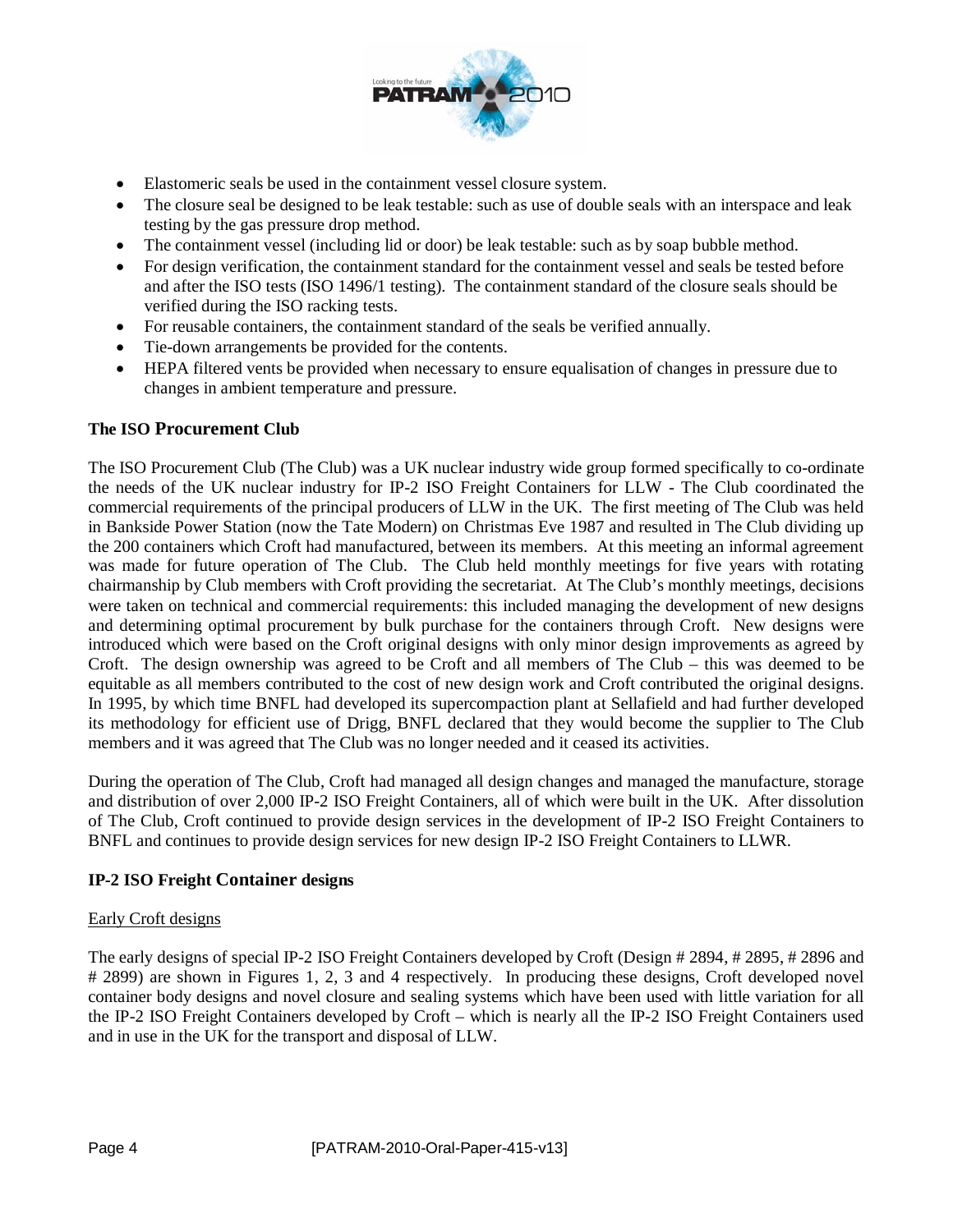





• Tare weight 4 tonne, loaded weight 25 tonne.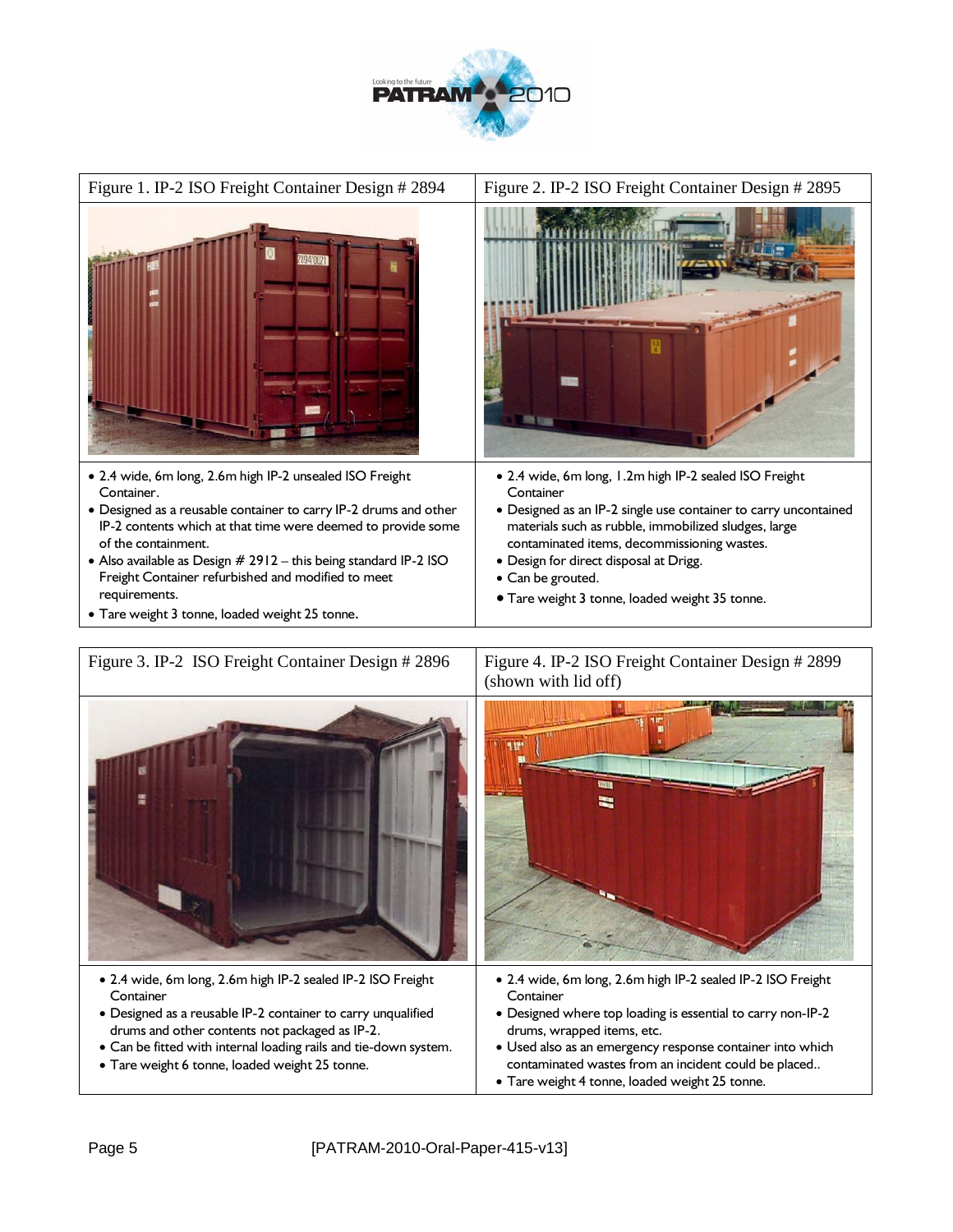

### Designs under The ISO Procurement Club

The IP-2 ISO Freight Containers supplied to The Club were initially the Croft original Designs # 2894 and # 2895. The experience of manufacturing and using the first 200 containers resulted in the need for minor design changes. The existing Croft designs were taken as the basis of new designs which incorporated these minor changes: these were given new design numbers (#2031 and #2032) – these are shown in Figures 5 and 6.

#### BNFL and LLWR (Drigg) Designs

When BNFL took over the procurement of IP-2 ISO Freight Containers previously supplied by Croft and The Club, two new containers Designs # 2910 and # 2947 (shown in Figures 7 and 8) were designed by Croft for BNFL: Design # 2910 and Design # 2947 were designed to minimize the external void space when close stacked and Design # 2947 incorporated an over lid to shed rainwater.

In 2006 Croft designed the Bolted End Door IP-2 ISO Freight Container shown in Figure 9 - for BNFL – this was required for use in countries having very low environmental temperatures and for closing with simple tools rather than powered hydraulic pumps as used for the similar Design # 2896.

In 2010 Croft designed the TC-02 IP-2 ISO Freight Container shown in Figure 10 for LLWR Ltd - this container is designed for multiple use rather than transport and disposal. The container is designed specifically to facilitate internal decontamination and is provided with features for the internal restraint of LLW packaged in a range of boxes mounted on pallets/stillages.

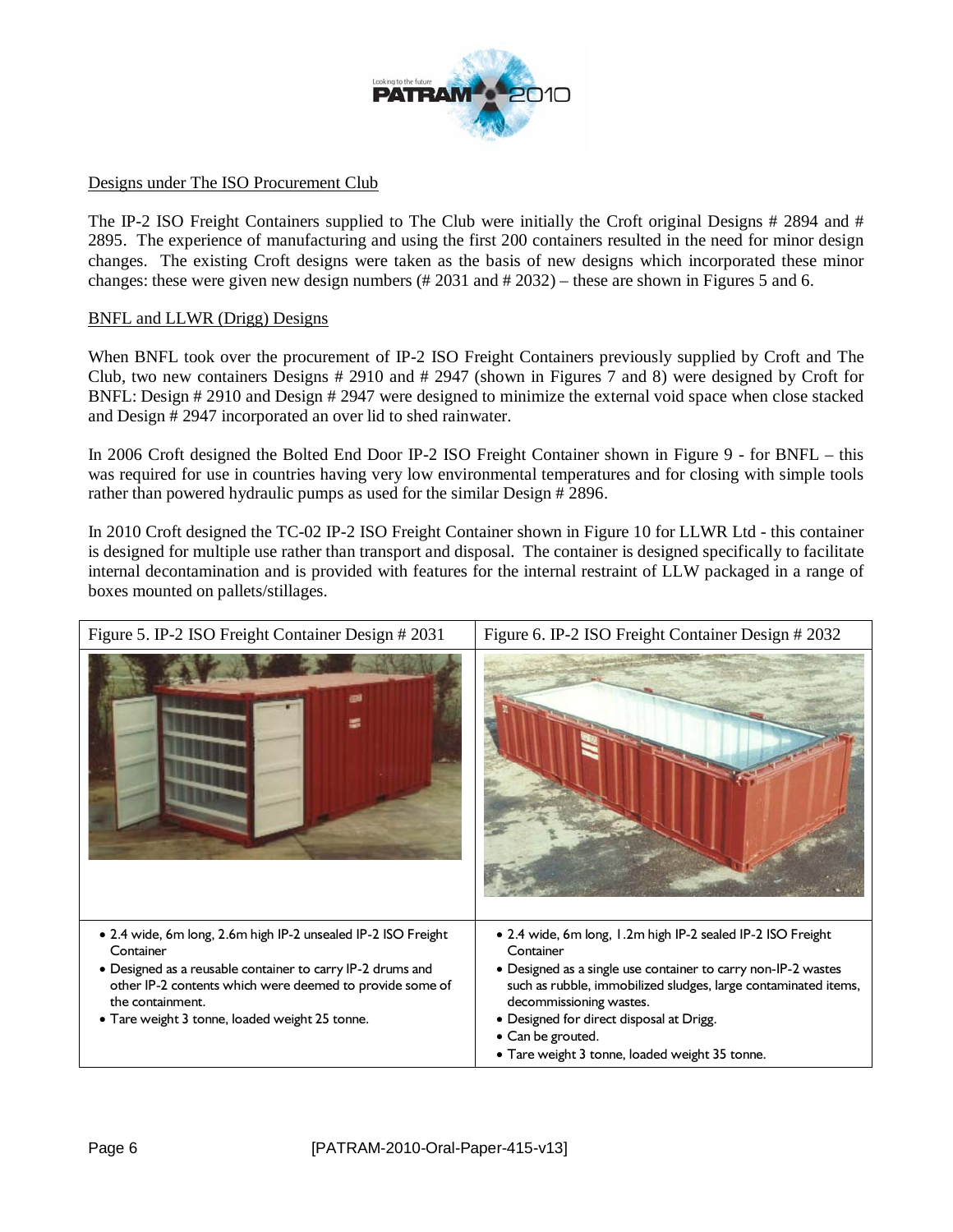



| Figure 9. IP-2 Fissile ISO Freight Container – Bolted   Figure 10. IP-2 ISO Freight Container Design TC-02<br>end door |  |
|------------------------------------------------------------------------------------------------------------------------|--|
|                                                                                                                        |  |

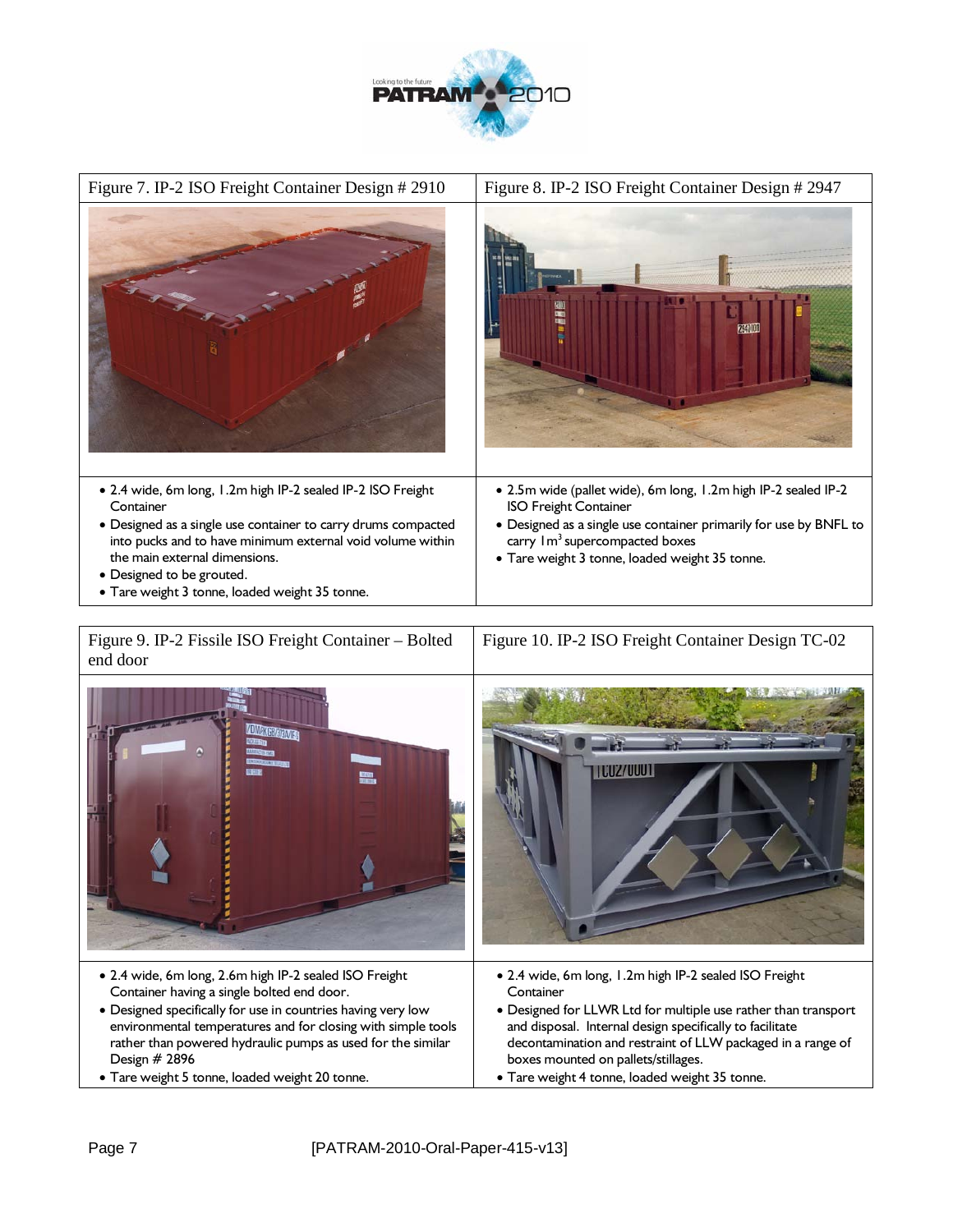

## Figure 11. Type B Contents Special Arrangement ISO Freight Container Design #2913 • 2.4 wide, 6m long, 2.6m high sealed ISO Freight Container. • Designed as a reusable container to carry GRP boxes and drums containing Type B contents under Special Arrangement. • Approved contents principally drums and wrapped boxes containing Pu contaminated items. • Fitted with thermal insulation, internal loading rails and tiedown system. • Tare weight 5 tonne, loaded weight 25 tonne. **Control Control Communist Communist Communist Communist Communist Communist Communist Communist Communist Comm** • 2.85 wide, 6m long, 3.6m high sealed ISO Freight Container. • Designed as a reusable container to carry large GRP boxes containing Type B contents under Special Arrangement. Type B Contents Special Arrangement, ISO Freight • Never built but is a useful concept should a container be Container Design #2909 (similar to but much larger needed to ship very large objects, or to overpack a full 2.4 than 2913 - not built) wide, 6m long, 2.6m high sealed ISO Freight Container . • Designed to be fitted with internal loading rails and tie-down system. • Tare weight 6 tonne, loaded weight 25 tonne.

#### Designs for Type B contents under Special Arrangement

Croft developed two IP-2 ISO Freight Containers specifically for the shipment of items contaminated with Type B quantities of Plutonium. Design # 2913 shown in Figure 11 was used under Special Arrangement in the UK of such items in large GRP boxes and drums. A much larger container Design # 2909 was also designed for very large Pu contaminated items and, although fully developed, was never built (the oversize items were size reduced for shipment in smaller Type B containers).

For the Special Arrangement approval, design features were added to meet, as far as practicable, all the requirements of the Type B regulations; this included insulation on the inner surfaces of the container, robust tiedown of contents and testing to show that the package could meet the Normal Conditions of Transport criteria by drop testing a loaded package on its base and on its side. Safety equivalent to that for a Type B package was shown by addition of shipping controls and a detailed risk assessment of a restricted route and shipment with special controls.

#### Designs for ILW

The ILW designs shown in Figures 12 and 13 were developed by Croft for Nirex (now the Radioactive Waste Management Division (RWMD) of the Nuclear Decommissioning Authority (NDA)) and UKAEA's Winfrith site (which is now known as Research Sites Restoration Limited (RSRL)) which is owned by the NDA and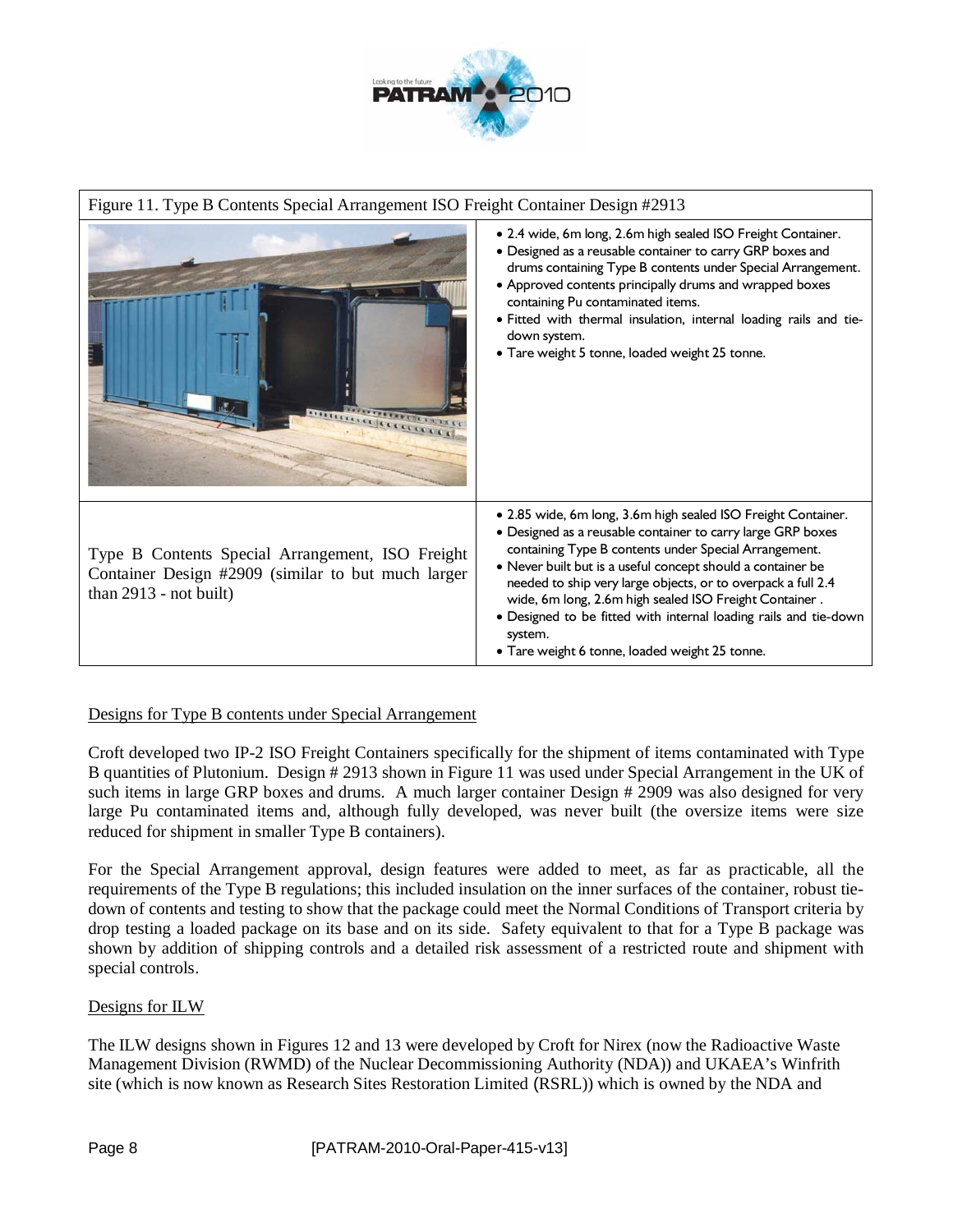

operated on their behalf by UKAEA Ltd (who are now owned by Babcock International Group PLC). The two designs are intended for the transport and disposal of ILW solid wastes to the NDA radioactive waste repository These designs are based on ISO freight container standards, have thick stainless steel walls and are designed for long term storage before shipment. The designs are fully tested and available. These containers are IP-2 packages and are intended for ILW that meets the requirements of LSA or SCO materials but need additional shielding to meet the dose rate requirements of the IAEA Transport Regulations. Additional shielding is provided by concrete being cast into the internal void space to create internal concrete walls which can be cast in a range of thicknesses typically from 100mm to 300mm.The external stainless steel walls provide the containment function and are constructed in a similar manner as other IP-2 ISO Freight Container constructions. The Nirex container is designed for gross weight of 65 tonne and the UKAEA container for up to 40 tonnes gross weight.



Croft is in the process of developing a 2m Cube Cast Iron Box shown in Figure 14 – this is seen as the most appropriate design for certain ILW wastes that have to be packaged before the UK Repository is open. The package is designed as an IP-2 ISO Freight Container cast from nodular cast iron which provides shielding and therefore the package can be stored in a simple unshielded store pending shipment to the UK Repository. The procedure for seeking authorization for acceptance for this type of package for the UK Repository is in process.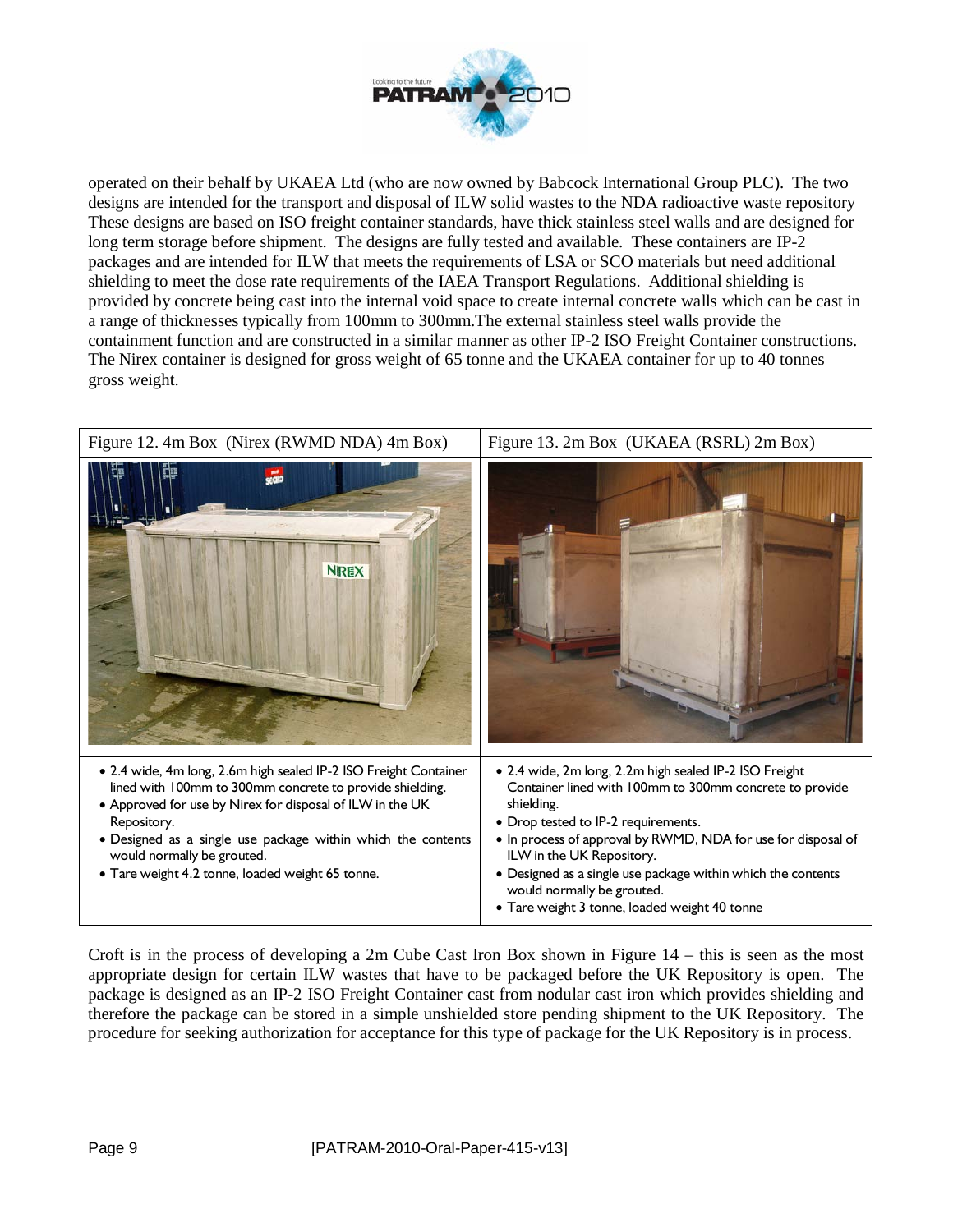

Figure 14. 2m Cube Cast Iron Box



## **Emplacement of IP-2 ISO Freight Containers in the Drigg vaults**

Since the first introduction in 1988 of the use of IP-2 ISO Freight Containers for the shipment and disposal of LLW in the UK, about 10,000 IP-2 ISO Freight Containers have been emplaced in the vaults at Drigg. Figure 15 shows Vault 8 at Drigg in 2009. The majority of the containers that can be seen in the vault are half height IP-2 ISO Freight Containers (Design #s 2895, 2032, 2910 and 2947).

## **Figure 15. LLWR waste burial site at Drigg**



Page 10 [PATRAM-2010-Oral-Paper-415-v13]